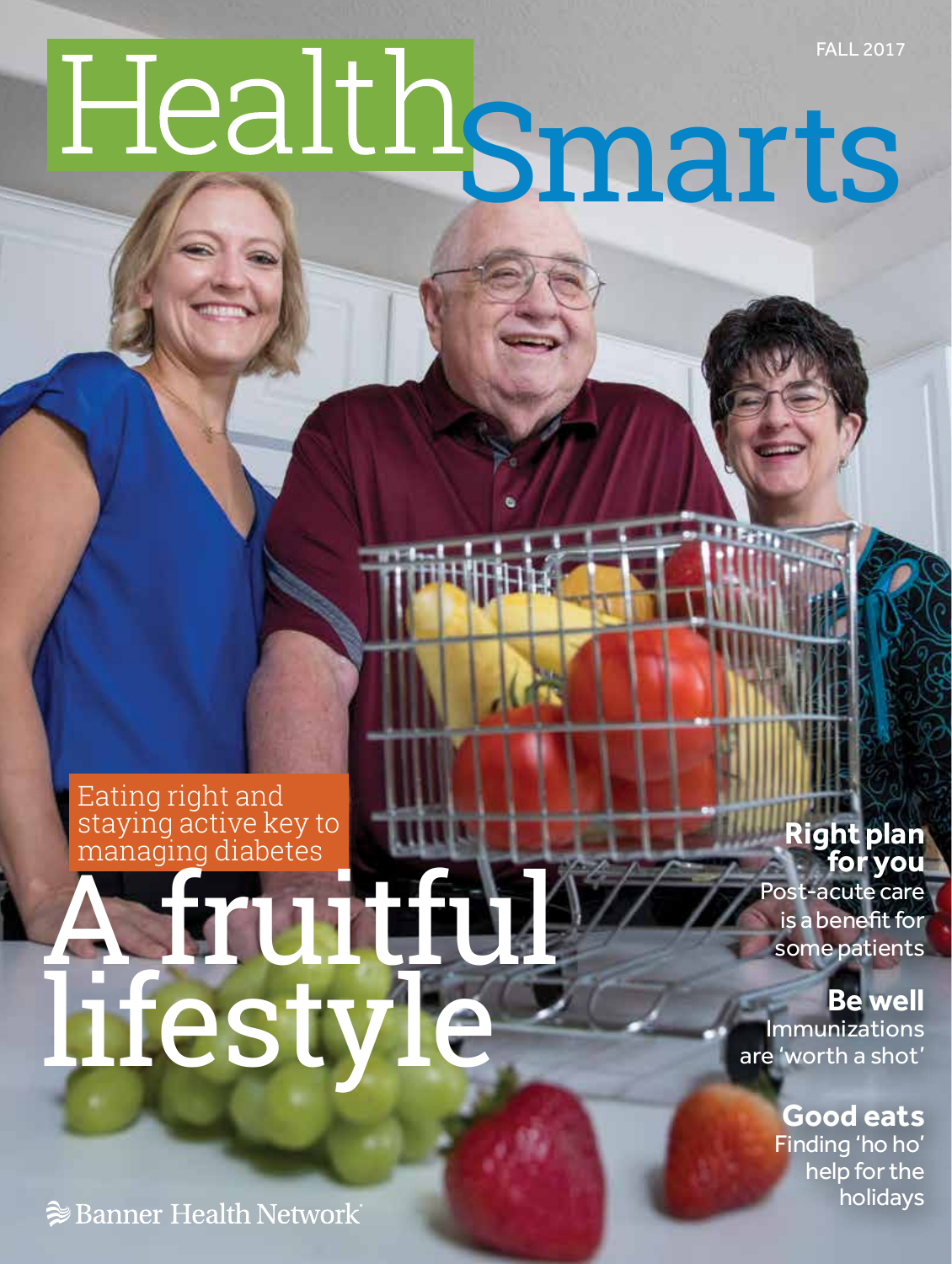## Happy, healthy holidays!



Welcome to the autumn edition of *Health Smart*s! Looking forward to the holidays can bring great joy as we anticipate gathering with friends and loved ones. Sharing family meals, family stories and lots

of laughter are the experiences that connect us. Unfortunately, the holidays can also bring anxiety to those of us who may have suffered a loss this year or whose health has taken a turn for the worse. Whether the year has been good or more difficult, we can all benefit from reducing unhealthy stress. Reducing stress is particularly important during the holidays when anxiety peaks for many, while we would like to be at our best for friends and family. In this issue, you'll find tips to help you safely and joyfully navigate the season including ways to enjoy healthy foods. Not only are we likely to feel better when we eat well, we are also likely to avoid adding unwanted holiday pounds.

We also introduce you to a gentleman diagnosed with diabetes who's not letting the disease get the best of him. You'll read his inspiring story and learn how he's controlling his disease through proper diet and exercise.

We'll provide you with valuable information about adult immunizations, how to get the most out of your Fitbit and other health-monitoring devices and we'll break down the myths and facts about statin medications.

This edition also features information about skilled nursing facilities and long-term care, and some of our doctors will share what they've learned from patients like you. Finally, you already know how important it is to take good care of your body, so check out our crossword puzzle and we'll keep your mind sharp, too.

This publication is designed for and distributed to Medicare beneficiaries whose doctor participates in the Medicare Shared Savings Program Accountable Care Organization through Banner Health Network. The Medicare Shared Savings program does not require a sign up and does not change your Medicare benefits. This *Health Smarts* magazine is an added bonus, providing you with valuable information on the latest health care news and how to achieve your best personal health.

We're here to help you, so if you have any questions about your health you can access our 24-hour Banner Health Nurse On-Call service. Our nurses can answer questions about medications, symptoms you are experiencing, or make recommendations about where to get care. Just reach out to us at (602) 747-7990 or (888) 747-7990.

To your health,

**(prestM** 

Robert Groves, MD Chief Medical Officer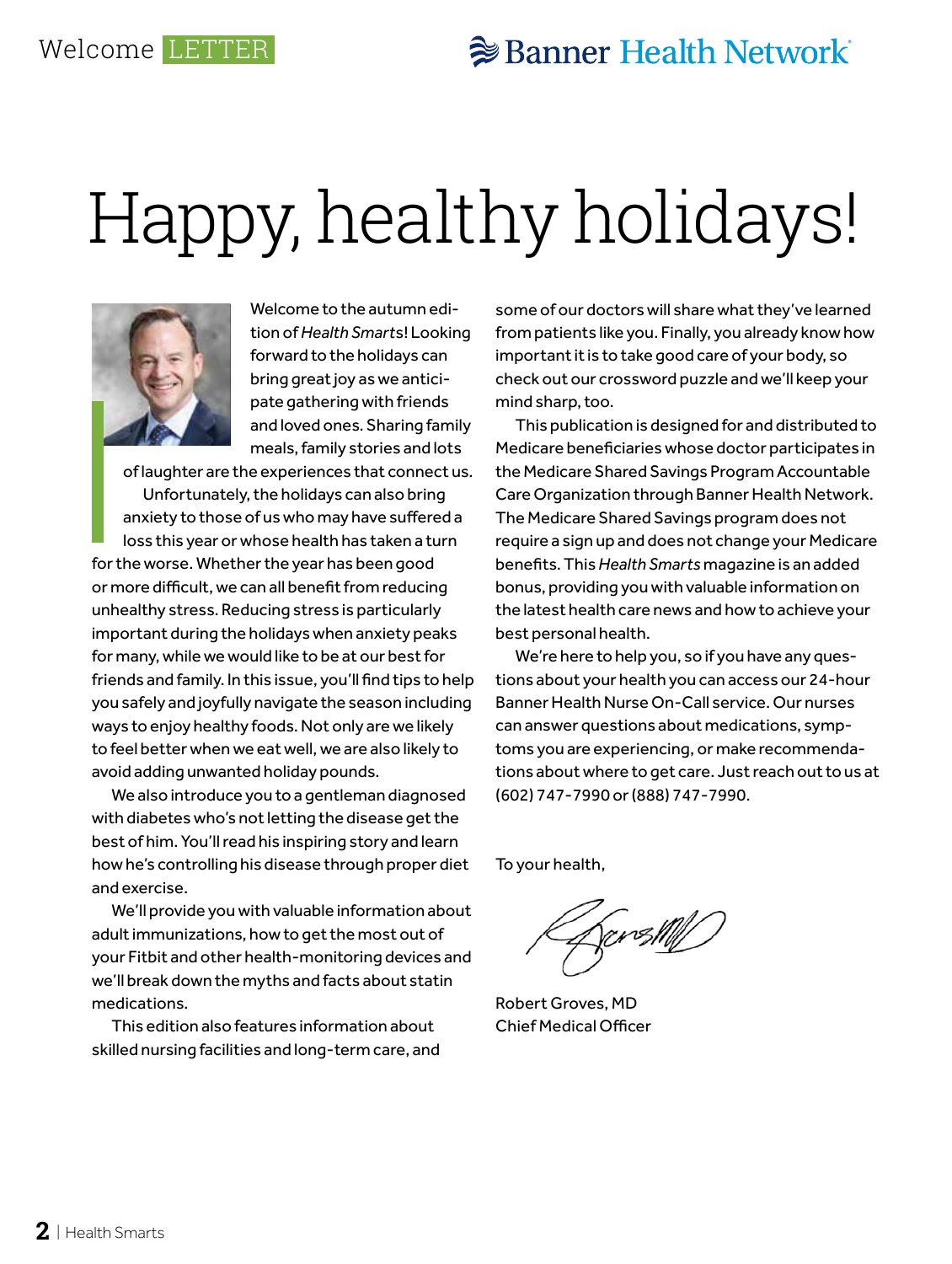





#### COVER STORY

- **8 A fruitful lifestyle** Even small changes can make a big difference
- **4 Doc Talk** What is one thing your patients have taught you?
- **5 Worth a shot** Immunizations protect patients from disease
- **6 The right care plan for you** Post-acute care may be a benefit
- **10 Finding 'ho ho' help** Don't let your mental health take a hit during the holidays
- **12 Health Smarts** Easy high-tech solutions to get your workout started
- **13 Get Moving** Understanding high cholesterol
- **14 Good Eats** Avoid the holiday pounds
- **15 Crossword**
- **16 Calendar** Healthy living events and activities

*On the cover:* (left to right): Marilyn Cryan, registered dietitian; Michael Yabroff, diabetes patient; Margaret O'Brien, registered dietitian.

## REPUBLIC MEDIA **E CUSTOMPUBLISHING**

CREATED BY REPUBLIC MEDIA CUSTOM PUBLISHING A division of The Arizona Republic 200 E. Van Buren St., Phoenix AZ 85004

#### **NOTICE OF NONDISCRIMINATION**

Discrimination is Against the Law: Banner Health complies with applicable federal civil rights laws and does not discriminate on the basis of race, color, national origin, age, disability, or sex. Banner Health does not exclude people or treat them differently because of race, color, national origin, age, disability, or sex.

Banner Health provides free aids and services to people with disabilities to communicate effectively with us, such as:

- Qualified sign language interpreters
- Written information in other formats (large print, audio, accessible electronic formats, other formats)

General Manager: Cami Kaiser Creative Development Director: Isaac Moya Editor: Jim Williams Project Manager: Nick Kostenko Design: Rachel Tullio Cover Photo: Rick D'Elia

Banner Health provides free language services to people whose primary language is not English, such as: • Qualified interpreters

• Information written in other languages

If you need these services, contact Banner staff.

If you believe that Banner Health has failed to provide these services or discriminated in another way on the basis of race, color, national origin, age, disability, or sex, you can file a grievance with the Banner Patient Relations Services Center Director, P.O. Box 16423, Mesa, AZ 85211-6423, or call 602-747-6880, fax 480-

*If you no longer wish to receive this magazine:*  Please notify us at healthsmarts@ republicmedia.com or 602-444-2235. Be sure to include your full name, address, city and zip code as it appears on the mailing label of the publication.

684-6325 or email bannerhealthpatientrelations@bannerhealth. com. You can file a grievance in person, or by mail, fax, or email. If you need help filing a grievance, the Banner Patient Relations

Services Center Director is available to help you. You can also file a civil rights complaint with the U.S. Depart-

ment of Health and Human Services, Office for Civil Rights, electronically through the Office for Civil Rights Complaint Portal, available at ocrportal.hhs.gov, or by mail or phone at: U.S. Department of Health and Human Services, 200 Independence Avenue SW, Room 509F, HHH Building, Washington, D.C. 20201 800-868- 1019, 800-537-7697 (TDD). Complaint forms are available at hhs. gov/ocr/office/file.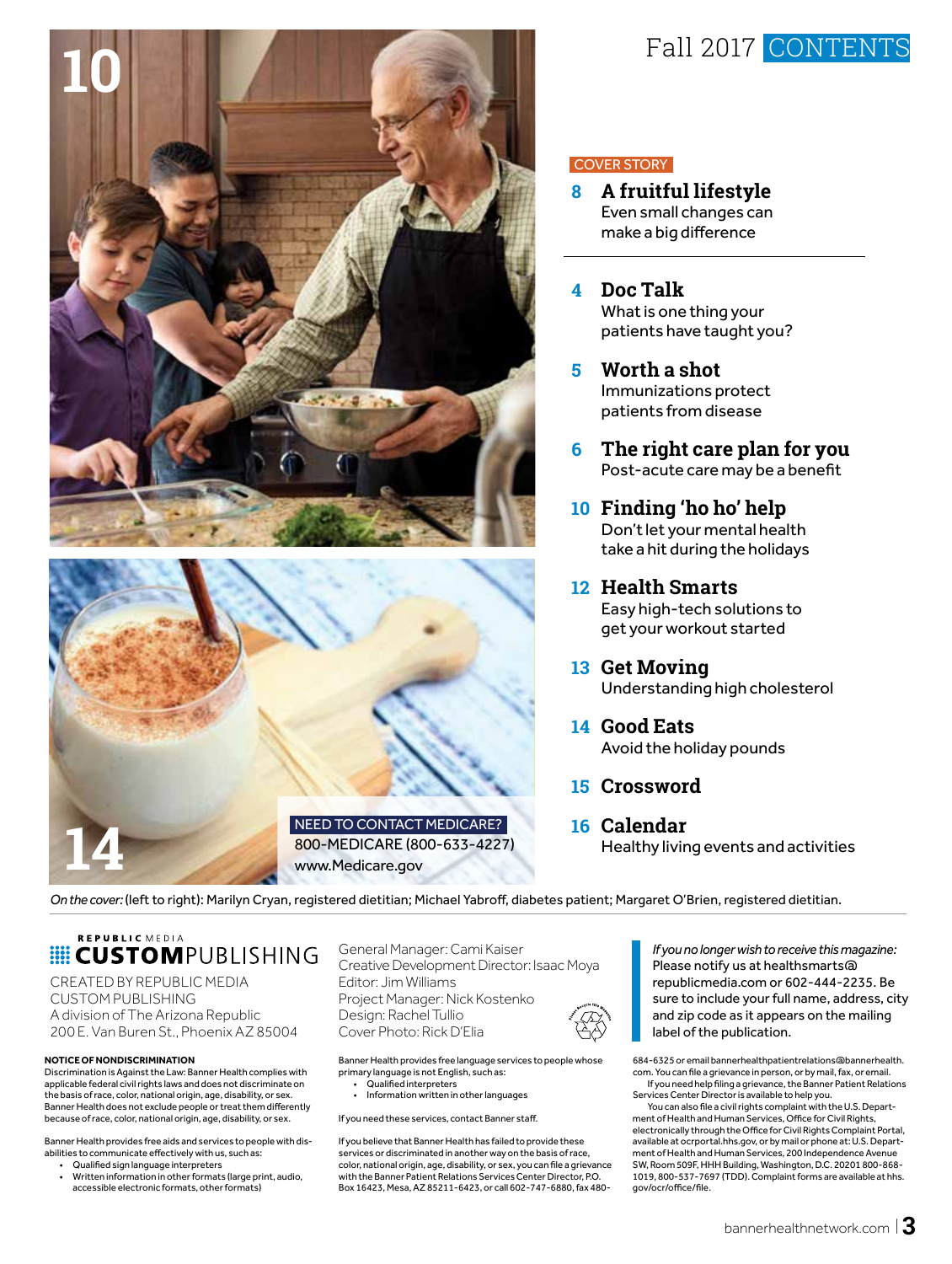

## What is one thing your patients have taught you?



"Every patient responds differently to what I say. Some want a firm recommendation, others need more reassurance and moral support to help make a decision. If the physician can understand what style works better for an individual patient, then together they will have a healthier outcome."

Harvey Hsu, MD, Medical Director Internal Medicine Banner – University Medical Center Phoenix Internal Medicine Clinic



"Time after time, patients have taught me not to underestimate their resiliency and determination in the face of serious disease. At the same time, they have shown me the value of preserving independence and maintaining a sense of humor in promoting the healing process."

Jason Leubner, MD Family Medicine/Geriatrics Banner – University Medical Center Phoenix Family Medicine Clinic



"One thing my patients have taught me is that medical care is not a spectator sport! The more engaged my patients are in their care, the better the outcome. In this era of team-based care, the patient is the most valuable player."

Jeff Wolfrey, MD Family Medicine/Geriatrics Banner – University Medical Center Phoenix Family Medicine Clinic



"My patients have taught me to embrace each day with a positive attitude — that alone will take you through the good times and the difficult times."

Sarah Payne, MD Internal Medicine/Geriatrics Banner Medical Group



"As a family medicine physician, I learned that being available and actively listening to all aspects of a patient's life helps with providing better care. I value being a part of my patient's lives and hold dear the trust they have in me. My patients have taught me that a trusted relationship may be the ultimate factor to achieve better outcomes."

Jesse Bracamonte, DO Divisional Medical Director, Arizona West Banner Medical Group



"Since my patients often search for medical information on the internet, they have taught me how to carefully integrate that information into my practice. I have learned to guide them toward the best resources which help them become a better engaged, informed, invested and healthier patient."

M. Zuhdi Jasser, MD, FACP, Assoc. Medical Director Internal Medicine Neighborhood Physician Alliance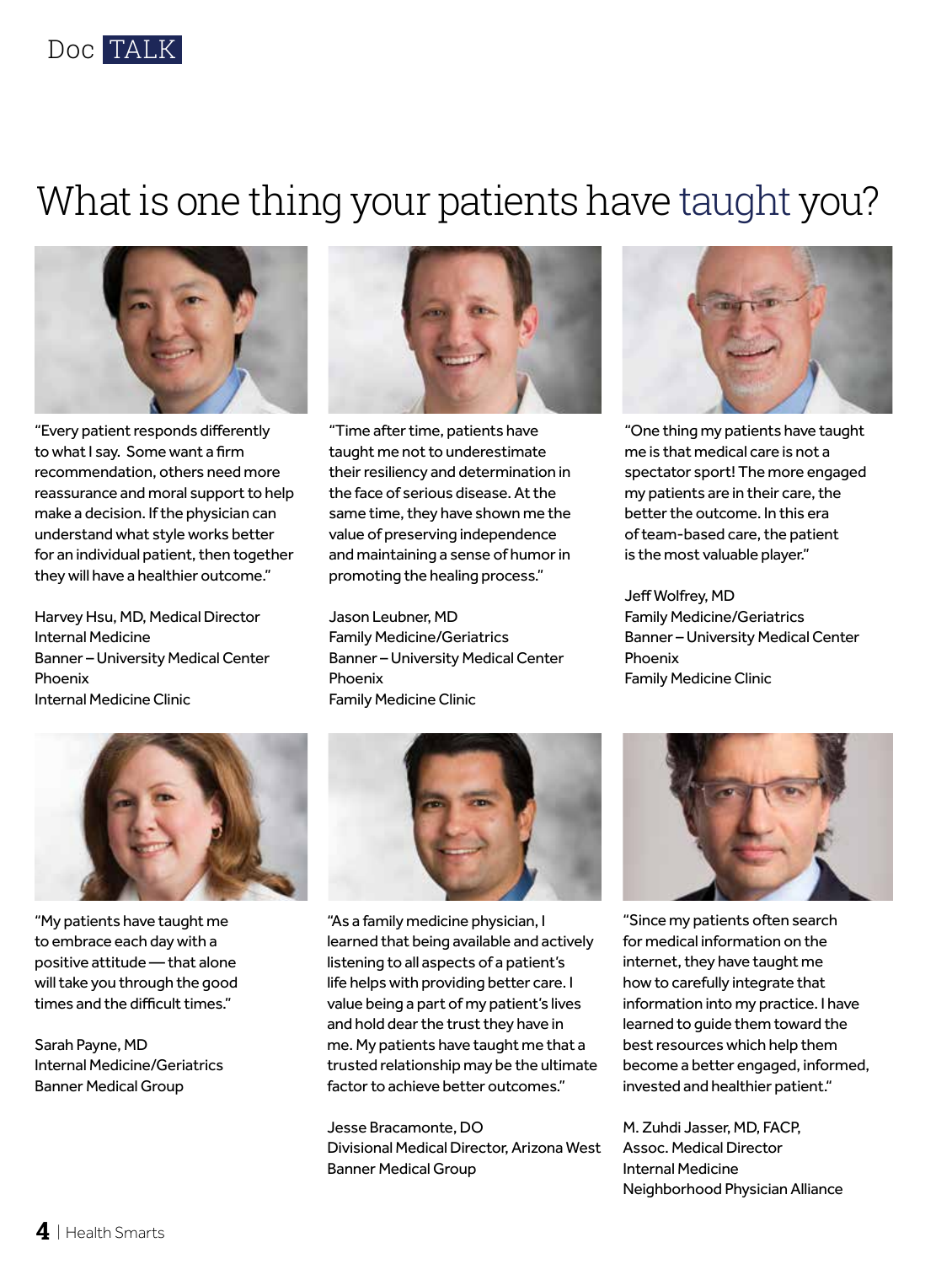

## Worth a shot **Immunizations protect patients from disease**

#### *By Elise Riley*

When a patient visits Dr. Jason Leubner's office, his team goes over more than vital signs, current medications and symptoms - they also talk about immunizations.

Shots are not just for infants or children. Whether it's guarding against the flu or arming yourself from exposure to a dangerous disease, immunizations can help adults stay healthy.

"Increasingly, what we're trying to do is identify those patients who need vaccines when they're in the office for any reason," said Dr. Leubner, a family practice physician. Most major pharmacies now carry vaccines, which means getting immunized takes just a matter of minutes. Depending on your health history, an immunization might be a solution to help "boost" your defenses. Talk to your doctor to find out which vaccines are best for you.

"Especially as we age, our immune systems don't work quite as well as they did when we were younger," said Joan Ivaska, senior director for infection prevention at Banner Health.

"We're prone to developing more severe complications and infections."

Among the most commonly used vaccines for adults are those that protect patients from influenza, shingles and pneumonia.

### **Flu**

Every year, starting around September or October, an annual flu shot is available. It's recommended for patients older than 6 months, with few exceptions. "Flu vaccine is the most effective method we currently have to prevent flu," Ivaska said. "It's highly effective, even if you are exposed to a strain that's not covered by the vaccine."

It's also important that older patients get the flu shot every year. According to the Arizona Department of Health Services, more than 4,000 people are hospitalized and more than 700 people die in the state because of the flu each year. "Seniors are at risk for severe complications – pneumonia or even death – if they don't get immunized," Ivaska said. "It's extremely important."

## **Shingles**

Adults age 60 and older are encouraged to get a shingles vaccine. A single shot can prevent this reactivation of the chicken pox virus. Shingles can be extremely painful when it forms itchy rashes throughout the body.

"This is a shot you'd get once in your lifetime, and it doesn't matter if you've had shingles before," Dr. Leubner said. "But if you have a compromising immune condition, you should first talk to your doctor."

#### **Pneumonia**

There are many types of bacteria and viruses that can cause pneumonia. Vaccines and antibiotics are available to prevent or treat bacterial pneumonia. Generally, it's recommended that adults 65 years and older receive the vaccine to prevent bacterial pneumonia. "With the development of the vaccines (for bacterial pneumonia), we're seeing fewer people who are sick with it," Dr. Leubner said. "It's less common than it used to be, but that's because of the vaccine."

While there are some antiviral medications to treat viral pneumonia, many times a person may have to wait it out with home treatments to get better, depending on the severity of their viral symptoms. However, the best defense against getting viral pneumonia is to get the flu shot.

Another best defense to combat both bacterial and viral pneumonia is to always wash your hands.

Talk to your doctor about your vaccination history to find out which vaccines may be best for you.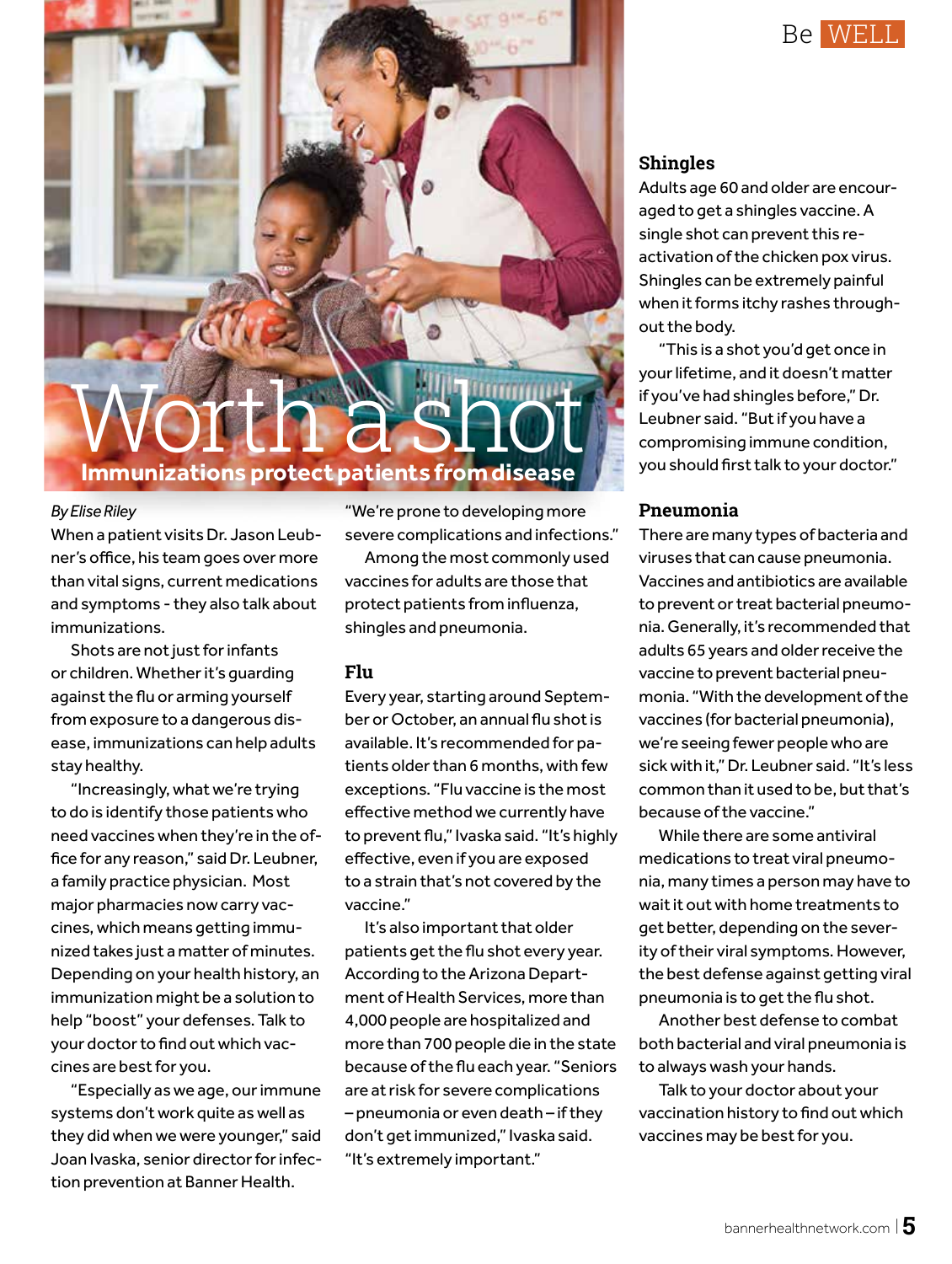## THE RIGHT CARE PLAN FOR Post-acute care is a benefit Post-acute care is a benefit for some patients

*By Debra Gelbart*

**W** leaves the hospital<br>ment for an illness or injury, the leaves the hospital after surgery or treatdoctor may prescribe what's called "post-acute" care.

Post-acute care occurs after your initial treatment and is designed to help you recover quickly. It may come in different forms for the 40 percent of patients who need it. This includes home care, an inpatient rehabilitation facility or long-term nursing care.

Having your post-acute care at home with a home health nurse can be the simplest option after you leave the hospital. The nurse may help administer medication, change a wound dressing and assist with daily nursing tasks, explained David Edwards, MD, chief medical officer for post-acute services at Banner

Home Care and Hospice. However, sometimes the patient doesn't feel comfortable with a caregiver in their home. "There is a significant percentage of patients who could benefit from home health who say, 'I don't want someone I don't know coming into my house,'" Dr. Edwards said. "For patients who decline home health services, their chance of having to return to the hospital goes up twofold," he said.

### **Other options**

If your condition requires continuous medical attention after a hospital stay, you may be admitted to a skilled nursing facility, Dr. Edwards explained. In this setting, you will be monitored 24 hours a day. " A skilled nursing facility is for patients who can't go home but require ongoing services from a nurse and possibly a physical, occupational or speech



#### HOSPICE COMPARE

Looking for information on local hospice options? Want to see how Banner Hospice compares to other facilities? Thanks to the Centers for Medicare and Medicaid Services, you can review local hospice options on their new Hospice Compare website: medicare.gov/hospicecompare/.

therapist," he explained.

"Depending on the patient's underlying condition and how much he or she is improving, a typical skilled nursing facility stay can run about two to three weeks," Dr. Edwards said.

If the patient requires intensive therapy after a hospital stay, an inpatient rehabilitation facility may be the most appropriate post-acute setting. However, Medicare requirements for admission to an inpatient rehab facility can be strict, explained Susan Kreps, senior director for four Banner Health inpatient rehabilitation programs. "A patient must be able to tolerate at least three hours each day for therapy usu-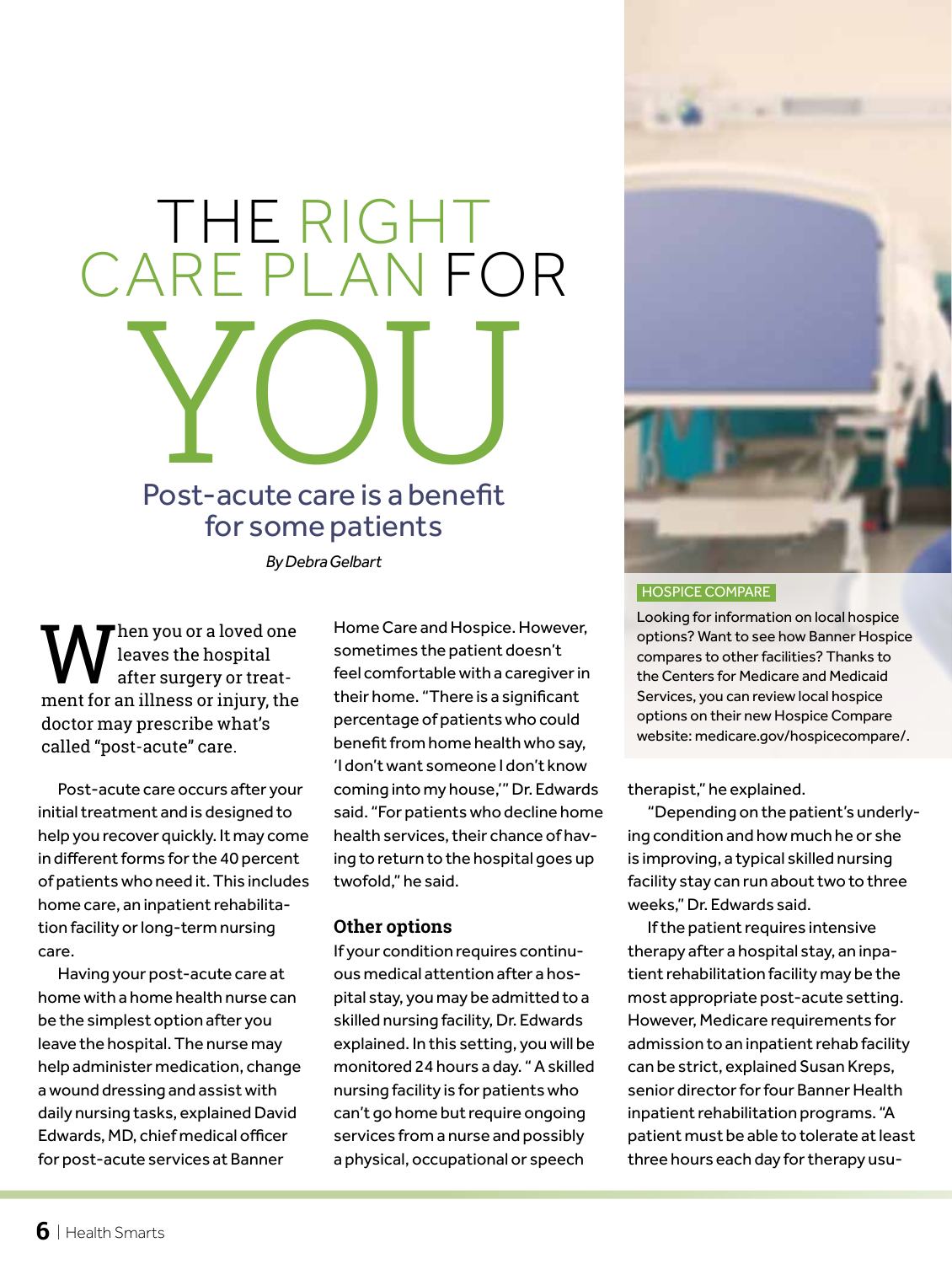

## O<br>
VATTENTION ALL FEE-FOR-SERVICE MEDICARE **BENEFICIARIES**

Because your health care provider is a participant in the Banner Health Network (BHN) Medicare Shared Savings Program (MSSP), you may get a survey in the mail from the Centers for Medicare & Medicaid Services (CMS) that asks about your experience with your health care provider and his or her office staff.

CMS is the federal agency that administers the Medicare program and is responsible for making sure that Medicare beneficiaries get high quality care. One of the ways that CMS fulfills that responsibility is by asking Medicare beneficiaries about the care they are currently receiving.

If you are selected to receive a survey, please take the time to evaluate your health care provider honestly. Completing this survey is voluntary and your decision to participate or not to participate will not affect your Medicare benefits in any way. However, your opinion is important and we hope you will take this chance to tell CMS about the quality of care you receive. CMS will combine the information you provide with information from others to understand the quality of care delivered to Medicare beneficiaries. Your provider does not know who is selected to receive a survey, and will not see your individual survey or answers.

ally a minimum of five days a week," Kreps said. The patient also must require the services of a physical medicine and rehabilitation physician who agrees to accept the patient, she added. The typical stay in an inpatient rehabilitation facility is about 13 days, Kreps said.

Sometimes, a patient coming out of a hospital stay is either terminally ill or chronically ill to a degree where they do not expect a full recovery. In that situation, the patient may be discharged to a long-term nursing facility, a memory care facility (if dementia is an issue) or hospice care, Dr. Edwards said.

Under the appropriate circumstances, Medicare typically will pay for home health, skilled nursing, inpatient rehab and hospice, Dr. Edwards said. If the patient requires only custodial care, rather than nursing care, in a long-term care facility, Medicare will not cover these costs.

## **A shared outlook**

"The determination of the best postacute setting is made by the patient's doctor in consultation with the patient, the family, the nursing staff, the care manager (the professional who coordinates all of the care the patient receives) and the therapy team," Dr.

Edwards said.

Where a patient goes after a hospital stay is "a shared decisionmaking process," explained Kathleen Harris, senior director of government operations for Banner Health Network. "You and your doctor will customize a discharge plan that works for you."

#### GET MORE INFO

Visit our blog healtheconnect. bannerhealth.com for more information.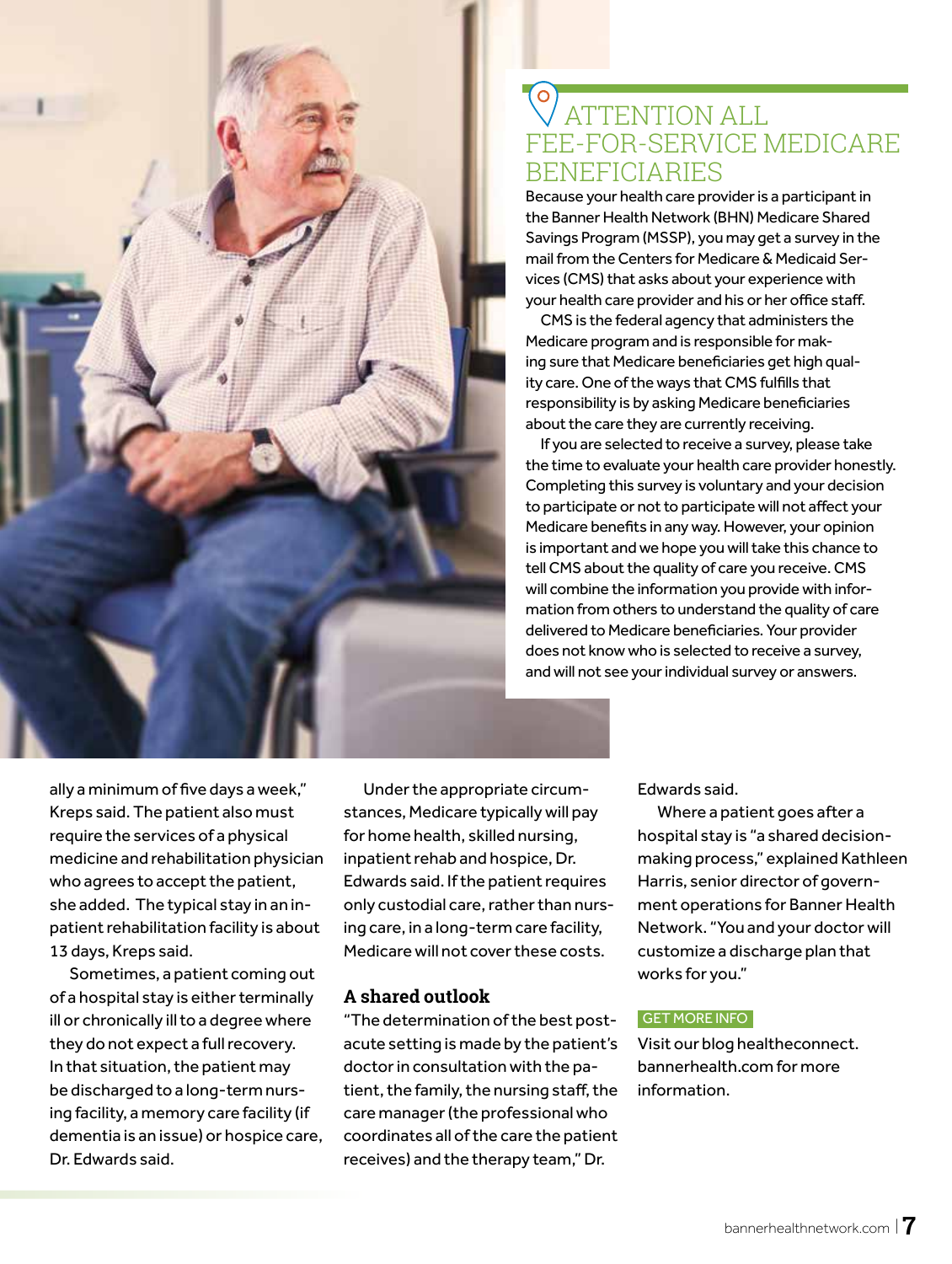## A FRUITFUL LIFESTYLE

## Even small changes can make a big difference

*By Meghann Finn Sepulveda Photos by Rick D'Elia*

ccording to the American<br>Diabetes Association, 1.5<br>arrored with diabetes every year Diabetes Association, 1.5 million Americans are diagnosed with diabetes every year. Fortunately, many people can manage their illness by eating healthy, being active and taking medication prescribed by their doctor.

## **Get the facts**

Type 2 diabetes is the most common form of diabetes, and occurs when blood glucose (sugar) levels rise higher than normal, according to the American Diabetes Association. There are risk factors that can contribute to the progression of the disease and a blood test can detect whether a person has diabetes.

"We know that many people who are diagnosed with diabetes have a strong family history," said Scott Haferkamp, MD, an internal medicine doctor at Banner – University Medical



a major factor."

Symptoms of diabetes include frequent urination, extreme thirst, blurred vision and fatigue.

"When people with diabetes have elevated blood sugar levels, it exceeds the kidneys' capacity to reabsorb the sugar," Dr. Haferkamp said. "Over time, this puts people at risk for kidney failure and even heart attack or stroke."

Dr. Haferkamp emphasized that it's important for people to see their primary care doctor on a regular basis and get screened for diabetes.

"We want to intervene as early as possible so we can effectively treat and manage the disease," he explained.

When Michael Yabroff, a 72-yearold Phoenix resident, was diagnosed with type 2 diabetes more than 30 years ago, he didn't manage his disease properly. Eventually, he needed emergency triple-bypass heart surgery.

"After the procedure, my doctor told me it was time to get my diabetes under control," Yabroff said. "I knew I had to take it seriously."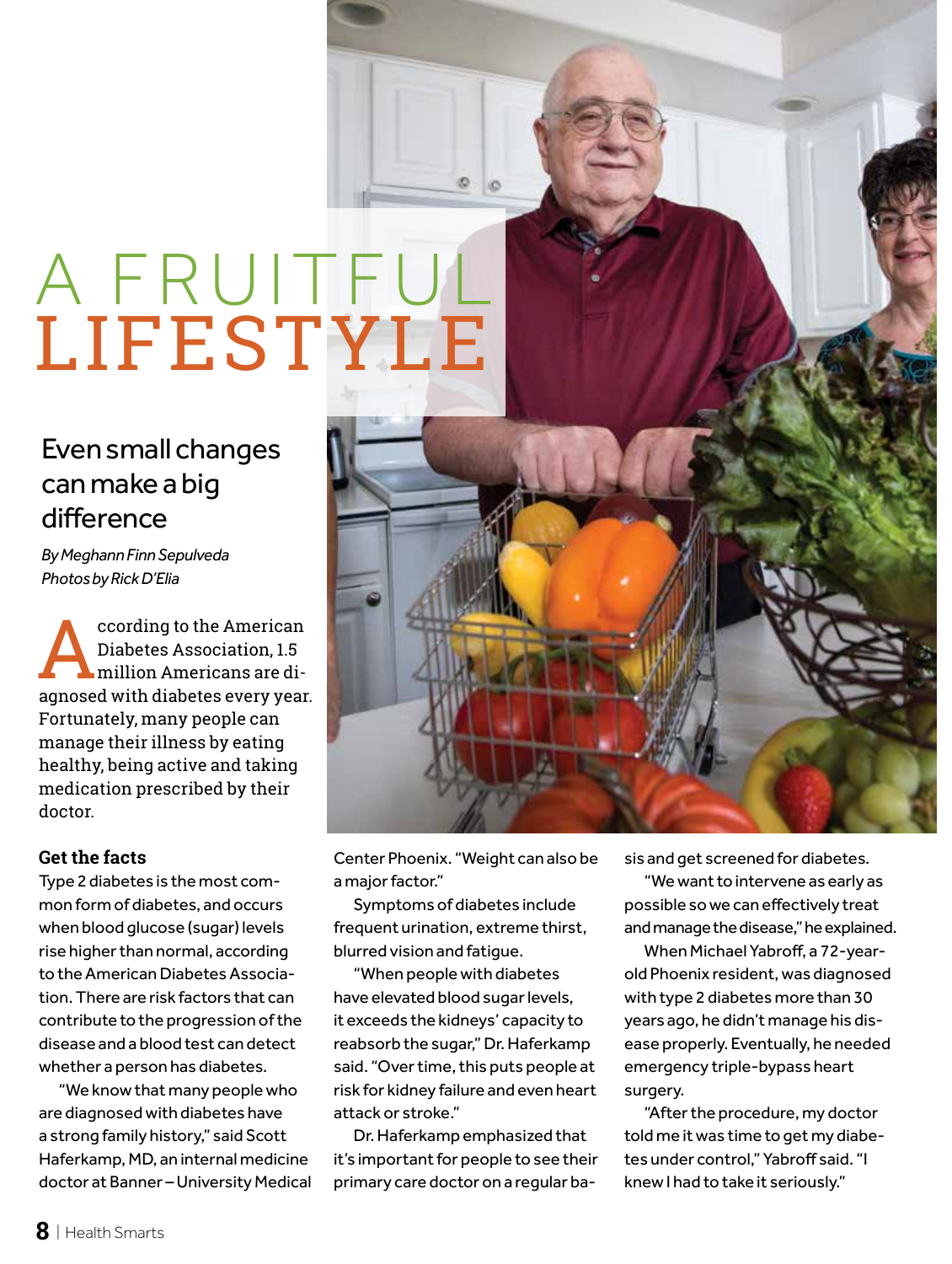## **Maintain a healthy diet**

Those newly diagnosed might find their new meal plan overwhelming and may worry about feeling restricted or deprived.

"You don't have to make huge changes," said Marilyn Cryan, a registered dietitian and health coach at Banner Health Network. "It's just learning about foods that affect blood sugar levels and making healthier choices."

People living with diabetes should stay away from refined sugars such as candy and sweetened beverages along with simple carbohydrates like white bread and pasta.

"While you do need to make some diet modifications, you can easily replace the foods you love with healthier options that raise blood sugars in a more stable way," Cryan said. "Food with fiber and nutrients fights cravings and helps with weight loss."

Motivated to manage his diabetes, Yabroff visited Banner – University Medical Center Internal Medicine Clinic and quickly realized he wasn't eating properly.

"I learned how to count carbohydrates and manage portions," Yabroff said. "I stopped eating large quantities of meat and fatty, greasy foods."

Today, Yabroff, now incorporates more fruit, vegetables and fish into his diet.

"My blood sugar levels have significantly come down," he said. "I feel really good."

## **Follow the treatment plan**

Diabetes can sometimes be controlled through diet and exercise alone. However, experts say that most diabetics will eventually need

## O STEPS TO MANAGE DIABETES

**Banner Health Network registered dietitian Margaret O'Brien says today there are many more flexible strategies to effectively manage diabetes:**

- **1). Eat regularly** This keeps blood sugars from going too high or too low
- **2). Eat smaller servings** Follow serving size guidelines from the American Diabetes Association
- **3). Keep big sources of sugar to a minimum** – Limit cake, candy, ice cream and sweetened drinks
- **4). Reduce fat and calorie intake** – Choose heart healthy fats such as avocado and nuts
- **5). Exercise** Whether you walk, swim or dance, just moving regularly is beneficial

to take oral medications or insulin injections to manage blood glucose levels effectively.

"We take into perspective the whole patient to determine the right time to start medication," Dr. Haferkamp said. "We often begin with oral medication and then transition to

insulin if needed."

Yabroff learned he wasn't taking the appropriate medication so his doctor made an adjustment. Today he takes two oral medications to treat his diabetes while watching what he eats.

Diabetics like Yabroff are encouraged to check their blood sugars daily, usually before and after a meal.

"We like to teach patients how to adjust insulin on their own, which ultimately empowers them to be in control," Dr. Haferkamp explained.

## **Find support**

A lifelong disease, diabetes requires family encouragement and support, which ultimately leads to greater outcomes for everyone.

"A diabetic diet is truly beneficial for the entire family," Dr. Haferkamp said. "It's so important everyone in the household learns how to incorporate these healthy behaviors to have success."

#### GET MORE INFO

To learn more about living with diabetes, visit bannerhealth.com.

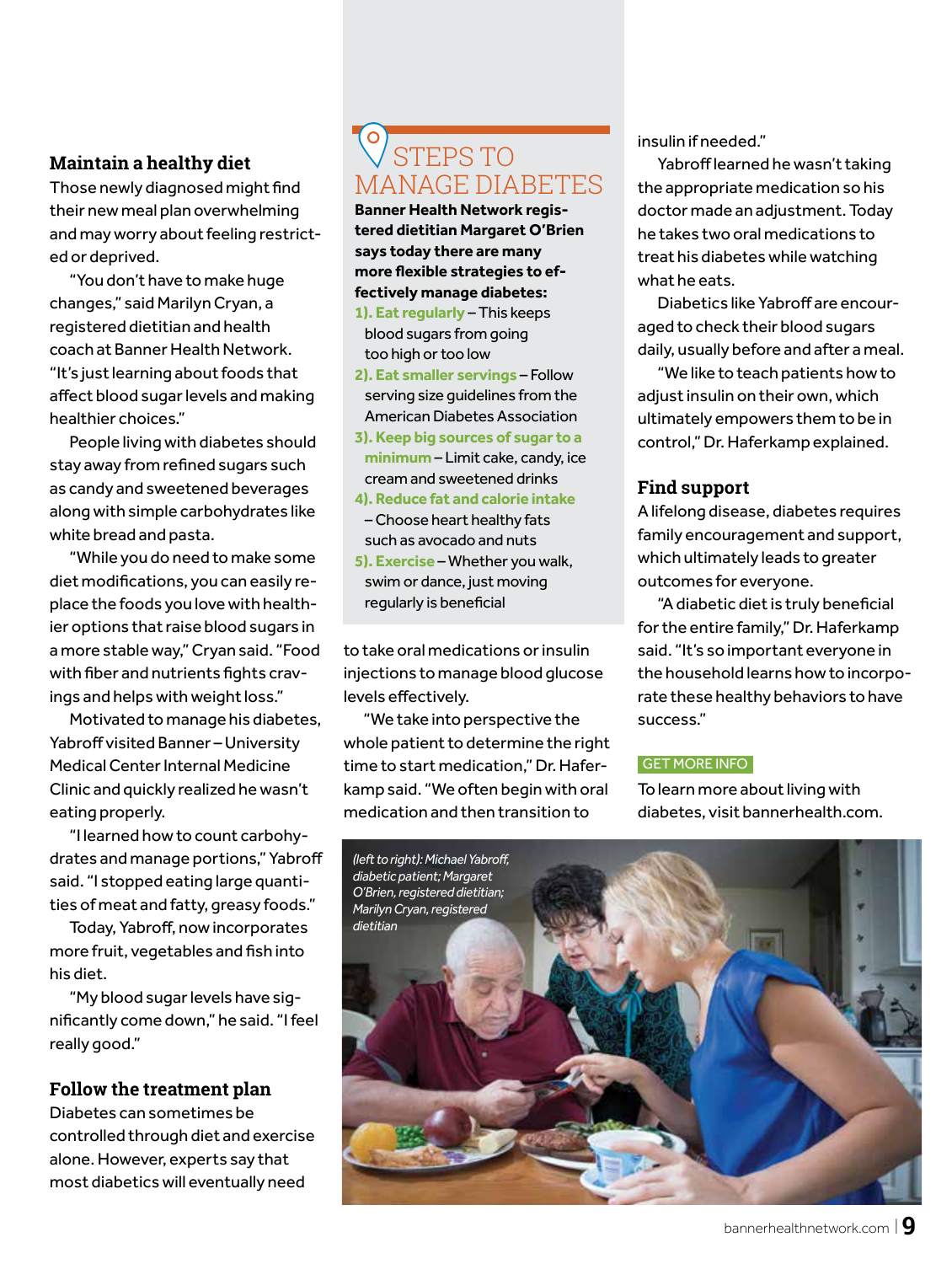## **Don't let your mental health take a hit during the holidays**

## *By Kristine Burnett*

 $\blacksquare$  he holiday season is widely considered a time of cheer and good tidings. Unfortunately, it can also be a trigger for a wide range of mental and emotional challenges. While the reasons for feeling blue during the holidays are numerous, the emotional toll it takes is very real. Recognizing the triggers of emotional distress and finding ways to cope with and overcome them can help make your holiday season a little happier.

Gagandeep Singh, MD, chief medical officer of Banner Behavioral Health Hospital, cites unrealistic expectations as a key contributor to feelings of sadness, depression and loneliness during the holidays. He says this applies to people with a history of mental illness as well as those for whom mental illness isn't a factor.

**FINDING'HO HO' HELP**

### **Unrealistic expectations**

"Society and the media have created certain expectations of what the holidays are supposed to be like," Dr. Singh said. "Often, those expectations don't match reality. That can be difficult for people to accept."

In most instances, holiday expectations include joyful gatherings with family and friends. As a result, some people may begin thinking about loved ones they've lost through death, separation, or other life changes.

"Thinking about family and friends who are no longer here can cause negative reactions for a lot of people," Dr. Singh said. "This is especially true if they lost someone at the holiday season."

When a traumatic event like an accident or death occurs around a holiday, that day can become a lifelong marker for the tragedy. For some, the holiday spirit may become overshadowed by feelings of sadness, anger or isolation. Managing these emo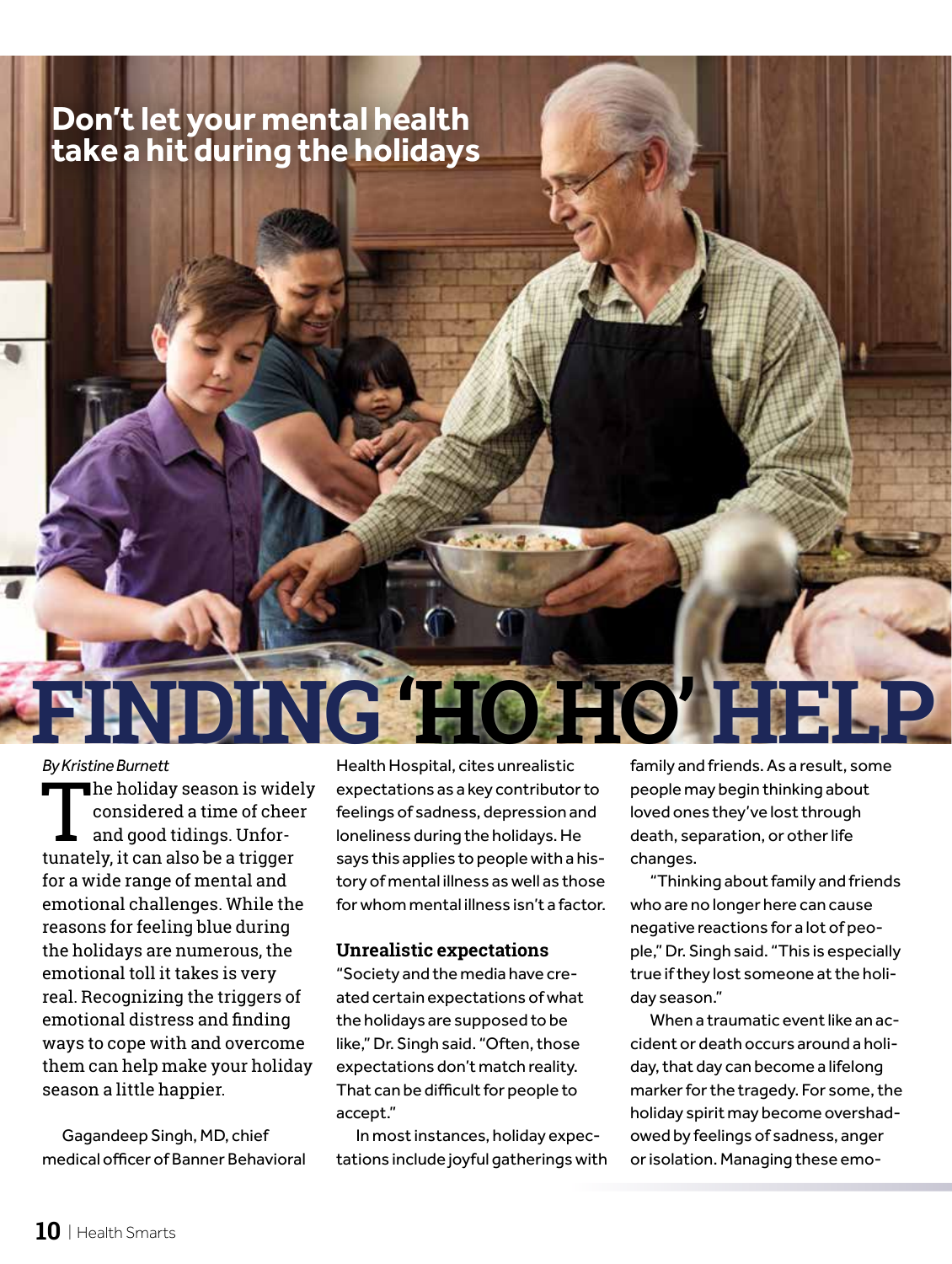tions becomes increasingly difficult as people get caught up in the hustle and bustle of the season, and let their regular self-care strategies slide.

## **Self-care and stress management**

"During the holidays, most of us sleep less, take less care of ourselves, and put ourselves in stressful situations like being around negative people – sometimes family – with whom we'd rather not associate," Dr. Singh explained. "Drinking more, staying up late to attend events, or worrying about finances when we feel obligated to make a lot of purchases can all lead to stress."

While tolerance for stress varies greatly from one person to the next, Dr. Singh says everyone has a breaking point for how much stress they can handle. Thankfully, however, he says people can increase their resilience to stress.

"We all have different skill sets for handling stress," he said. "Building resilience is about the day-to-day things we do to take care of ourselves and make life more meaningful."

## **Resilience through acts of kindness**

As part of the plan to build resilience, Dr. Singh suggests focusing on others and doing something good in return to help manage and counteract negative thoughts, feelings and emotions.

"Doing things for others adds a sense of meaning to our lives, and we all thrive when we feel there's meaning to what we're doing and to our overall existence," he explained. "These positive feelings can build



## DE-STRESS YOUR LIFE *By Barbara Holt*

**Stress. We all experience and deal with it (or not) in our own ways. Here are a few tips to help reduce the amount of stress in your life.**

#### **BREATHE DEEPLY:**

When you feel your shoulders and neck beginning to tense up, take one minute to close your eyes and breathe deeply. Try to take the "in" breath all the way to the pit of your belly, and then allow the "out" breath to release slowly, as you consciously follow the flow of each breath. If you find this technique helpful, then try to practice it for one minute each hour during your workday.

**HUG YOURSELF:** Wrap your arms around yourself, reaching for your shoulder blades, and pull gently as you round your shoulders forward slightly and lower your head to your chest.

**MEDITATE:** Either in the morning or at the end of the day, make time to sit quietly for five minutes, closing your eyes and allowing your attention to rest with the gentle motion of your breath.

**BEDTIME BREATH:** If you can't find time during the day to meditate, then when you lie down at night, close your eyes, place your left hand on your heart and your right hand on your belly. Allow your attention to rest with the gentle motion of your breathing. As you follow the breath, observe how your belly rises and falls while your chest remains still. Continue until you fall asleep.

**EAT MORE "BRAIN" FOOD:** Add blueberries, fresh fruits and veggies, fatty fish (such as salmon and sardines), and whole grains to your daily diet while cutting back on saturated fats and sugars.

**PLAY "BRAIN" GAMES:**  Create time every other day or so to exercise your mind by reading, working puzzles (such as Sudoku, the jumble or crossword), play scrabble or other games that require

concentration, learn a new language, learn to paint, learn to cook or learn to play a musical instrument. In other words, give your brain a little exercise!

**SLEEP:** Try to get 7 - 8 hours of sleep each night. Rest is an important part of strengthening memory recall.

**EXERCISE:** Find time for 30 minutes of exercise each day. Those 30 minutes can be broken into 10-minute sessions throughout the day. They can include walking, jogging, lifting weights, or participating in sports.

**LAUGH:** Laugh whenever and wherever you can. Laughter releases endorphins into your system that decrease stress and promote happiness.

*Barbara Holt is a Banner Health Network Board Member and Beneficiary Representative.*

up a sort of reserve for dealing with stress when it arises."

Doing for others, whether it's volunteering or giving back in another manner, helps reduce stress and feelings of isolation. Knowing you're making a difference in someone's life can help you feel engaged and connected to others.

"The reality is everyone experiences stress, loss and loneliness," Dr. Singh said. "These feelings can have

a more significant negative effect on people with mental illness, but it's important we all learn how to manage our mental health."

Dr. Singh urges people to cast aside expectations about what the holidays should be like and instead embrace reality.

"The disconnect between expectation and reality is what causes trouble."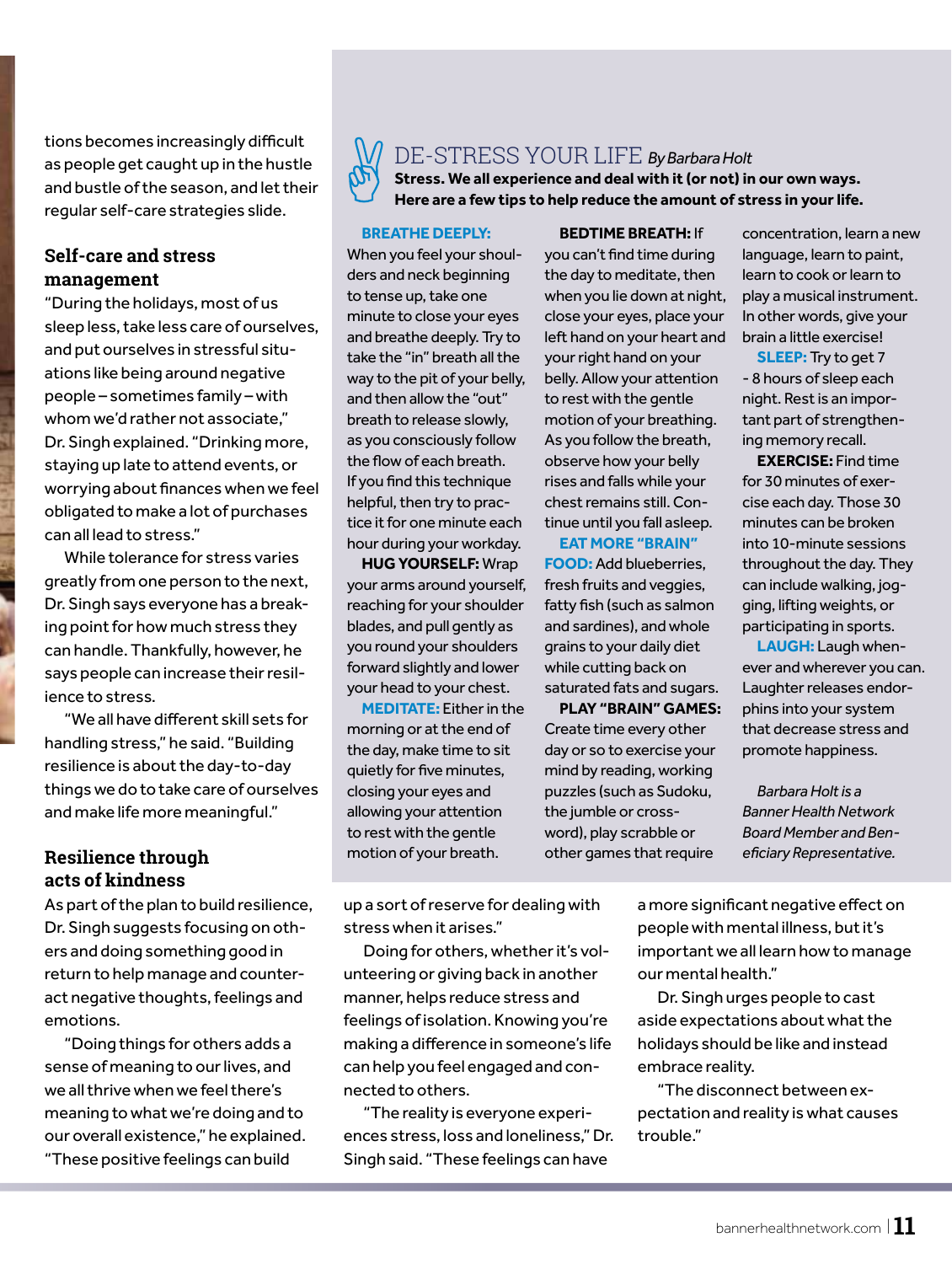

## **Easy high-tech solutions to get your workout started**

### *By Leigh Farr*

You've probably heard it from your doctor: an exercise program helps you feel better and also lowers your risk for heart disease, diabetes, high blood press and colon cancer.

But the question is, how do you get started? A high-tech gadget might help.

"With all the technological options nowadays it's easy to find something that fits you," says Kimberly Steward, a physical therapist at Banner Del E. Webb Medical Center Rehabilitation. To ensure success, she says, "You want to define your goals and make sure you start out really simple. And be sure to consult with your physician before you start any exercise program."

Here's a mini guide for finding the most reliable fitness information, the best gizmos to track your daily progress and fitness apps that support you every step of the way.

## **A click away**

These days, there is a wide variety of tips and strategies online to help you start a workout routine.

"If you like to do your own research

and gather a lot of information it's easier now than ever because there's so much good information out there," says Steward.

To get the most reliable facts, she says, look for websites sponsored by national organizations and steer away from manufacturer-sponsored sites. Here are a few sites to try:

- American Heart Association: heart.org
- American Physical Therapy Association: moveforewardpt.com
- National Institutes of Health: nih.gov
- Centers for Disease Control and
- Prevention: cdc.gov

## **Apps to get you active**

To start a new workout routine, here are some free fitness apps you can easily download from the internet onto your mobile phone or tablet. For extra motivation, you can use these apps to connect with other fitness enthusiasts online:

- Strava (strava.com) This app helps you track the number of miles you bike or run and it allows you to easily keep track of your times and your routes.
- Johnson and Johnson 7 Minute Workout (7minuteworkout.jnj.com) –

"This is a good option for people looking for basic body weight type exercises such as pushups, sit ups and air squats. It's very short and is easy to use," says Steward.

- 8Fit (8fit.com) This workout/meal planner combo app helps you set goals, suggests meals and activities and allows you to track your progress.
- Today (apple.com/itunes) This habit tracker allows you to track up to three healthy habits, such as walking, planning meals or drinking water.

## **More than wrist candy**

- If you're looking for a simple gadget to track your steps, a pedometer (think Yamax Power Walker, WPX Walking Pedometer or Omron Alvita Pedometer) may be all you need. But if you want to monitor your heart rate, meals, sleeping habits and more—and you're willing to pay more for a device — a fitness tracker may come in handy. Here are some snazzy wearables to help you get started:
- Apple Watch Series 1 This userfriendly smartwatch comes with a built-in activity tracker to monitor your heart rate, steps, standing hours and calories.
- Fitbit Alta HR Not only does this device come with an app that tracks your pulse, your steps, and sleeping patterns, it stays charged for seven days.
- Garmin Vivosmart HR+ This sleek contraption tracks your heart rate, and monitors your steps, distance, calories and floors climbed. Bonus: You can even go swimming with it.

## GET MORE INFO

Need help getting started on a fitness routine? Call Banner Del E. Webb Medical Center Rehabilitation at (623) 524-4038 for a consultation.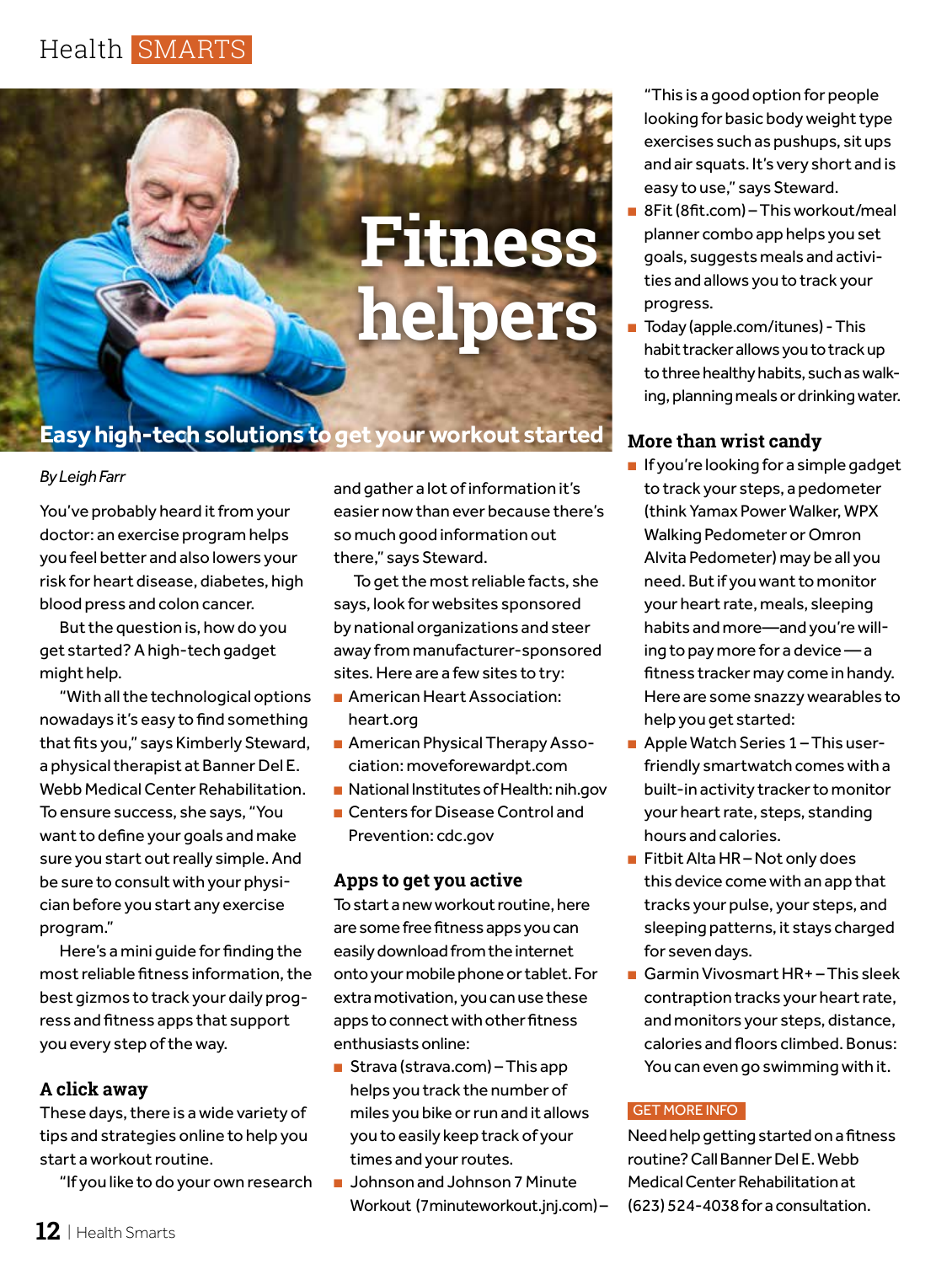

## Understanding high cholesterol

**Statin medications are an effective treatment**

#### *By Julie Maurer*

Hearing you have high cholesterol can be daunting, but physicians have a tool to help combat the disease – statin medications.

With every prescription, side effects are a possibility, but most of them are minor. Unfortunately, many people are shying away from their medications because of secondhand information rather than listening to their doctor or pharmacist.

"It has a lot to do with what they read, or what they watch on television – or somehow hearing it from your neighbor gives it more credence than hearing it from a doctor or pharmacist," said Betty Louton, clinical pharmacist at Banner Health.

But according to the American Heart Association, studies have shown that the benefits of statins far outweigh the risk of side effects.

## **What is a statin?**

According to Louton, statins are a class of medications that block the production of cholesterol in your liver. Most of these medications have "statin" at the end of their name, such as atorvastatin (Lipitor) or

simvastatin (Zocor).

There are a number of reasons you can be prescribed statins, including:

- High Cholesterol
- Atherosclerosis, or fatty buildup that can clog arteries
- Diabetes

■ Coronary Artery Disease "Cholesterol can cause a lot of major problems if it blocks and starves your body of the blood it needs," Louton said.

### **Myths and concerns**

By understanding some of the myths and concerns about statins, you can be equipped to discuss your medications with your doctor rather than taking the advice of non-experts.

### **Myth 1: Grapefruit and statins**

"It (grapefruit) does contain compounds that can change the way your body processes a statin," Louton said. "It can cause more of the drug to be in your bloodstream."

However, she said that it would take a large amount of juice or several grapefruits to cause any impact. Patients should consult with their physicians first, but they can probably still enjoy a half of grapefruit or 8 ounces of grapefruit juice with their medication.

#### **Myth 2: All statins are the same**

"They aren't all equal in potency, in their chemical makeup or in the way your body uses the medication," Louton said. She recommends that if patients believe they are having side effects, they should talk to their doctor about switching medications rather than avoiding statins altogether.

## **Myth 3: Statins are causing your muscle pains or memory lapses**

While these are symptoms that can occur to people who take these medications, Louton noted that many of these can also be attributed to the normal changes that come with age.

"If you have any unusual, really severe muscle pain, you need to contact your doctor," Louton said. "But before blaming your medications, stop and think about what physical activities could also be the cause of your aches and pains."

## **Talk to your doctor, not your neighbor**

Louton urged patients to never just stop taking something because you do not like the side effects, and to make that important call to your doctor first.

"People should never just stop taking their medication a doctor has prescribed for them. The doctor prescribed it because a patient needs it and has weighed the benefit of the medication over the risk of side effects," Louton said.

To research a medication beyond consulting a doctor or pharmacist, Louton recommends specific medical websites, such as the National Institutes of Health, www.nih.gov or the American Heart Association, www.heart.org.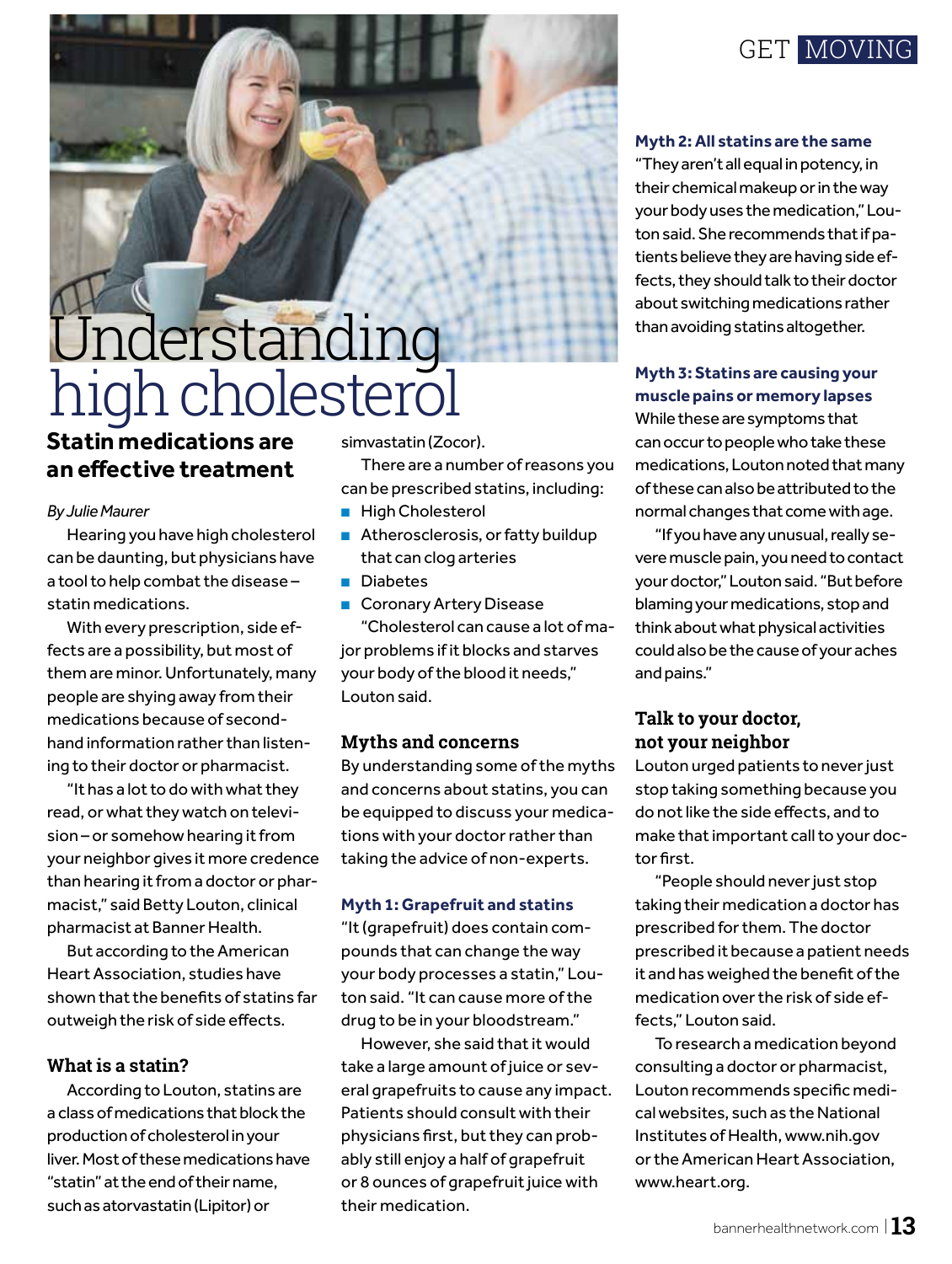

## Avoid the holiday pounds

## **Make a Plan to Nourish Yourself**

#### *By Joan Westlake*

Many of us fall victim to holiday weight gain. The last months of the year can be unforgiving for your waist, especially if you enjoy the treats and feasts that come with the holidays.

Don't despair. Registered Dietitians Margaret O'Brien and Marilyn Cryan have advice and tips to help you ward off the gain.

O'Brien said, "Holiday pounds pile on because there is more food available. Parties, office potlucks, seasonal sweets and big family gatherings fill your plate."

"Also, we tend to prepare dishes that have more calories," she said. "And, there's the element of emotional eating; especially for people who are lonely, depressed and stressed."

Approaching each celebration with a practical plan is at the heart of gaining control. Cryan pointed out that the act of researching your upcoming food situation can be empowering and help keep you from overindulging. Here are some tips the nutritionists offer to guide you in creating your strategic plans.



■ Make thoughtful choices. Skip common foods like packaged rolls or canned corn and enjoy traditional holiday treats.

■ Indulge yourself with a serving of grandmother's pineapple pie or those dark chocolate-covered cookies shaped like stars, but remember sugar is addictive.

■ Survey the food choices and then prioritize what you put on your plate.

■ Fill your plate only once and remove it. Stand far away from the buffet table.

■ Keep your home full of fresh vegetables and fruits without temptations like holiday candy or the plate of leftovers your daughter handed you as you walked out her door.

"Put some balance in the season. Food doesn't have to be the only focus. Plan gatherings to increase activity. Go to the park, play a game of flag football or take a family stroll

## HEALTHIER EGGNOG

Eggnog is a minefield of calories — from the heavy cream to the sugar to its main ingredient, eggs. Weighing in at around 340 calories per cup, with 19 grams of fat, this is one holiday drink that's better left at the bar — unless you make some serious changes. First, skip the heavy cream and use skim milk and fat-free half-and-half instead. Egg substitutes are just as good as the real deal, and a single packet of artificial sweetener can add all the flavor of a teaspoon of calorie-heavy sugar. And, since you've carved off the calories in all the right places — down to about 60 calories per serving — feel free to add 1/4 cup of brandy or rum for a little kick, or spice it up naturally with a shaving of fresh nutmeg. *—Courtesy of WebMD*

after you've eaten," said O'Brien.

Cryan concluded, "Give up being 'perfect.' Taking care of yourself is important. The key is, if you eat cookies or miss exercising, don't fall into the 'all or nothing' trap and eat cookies everyday or stop working out for a month. Every day is a new chance to nourish your body and feed your spirit."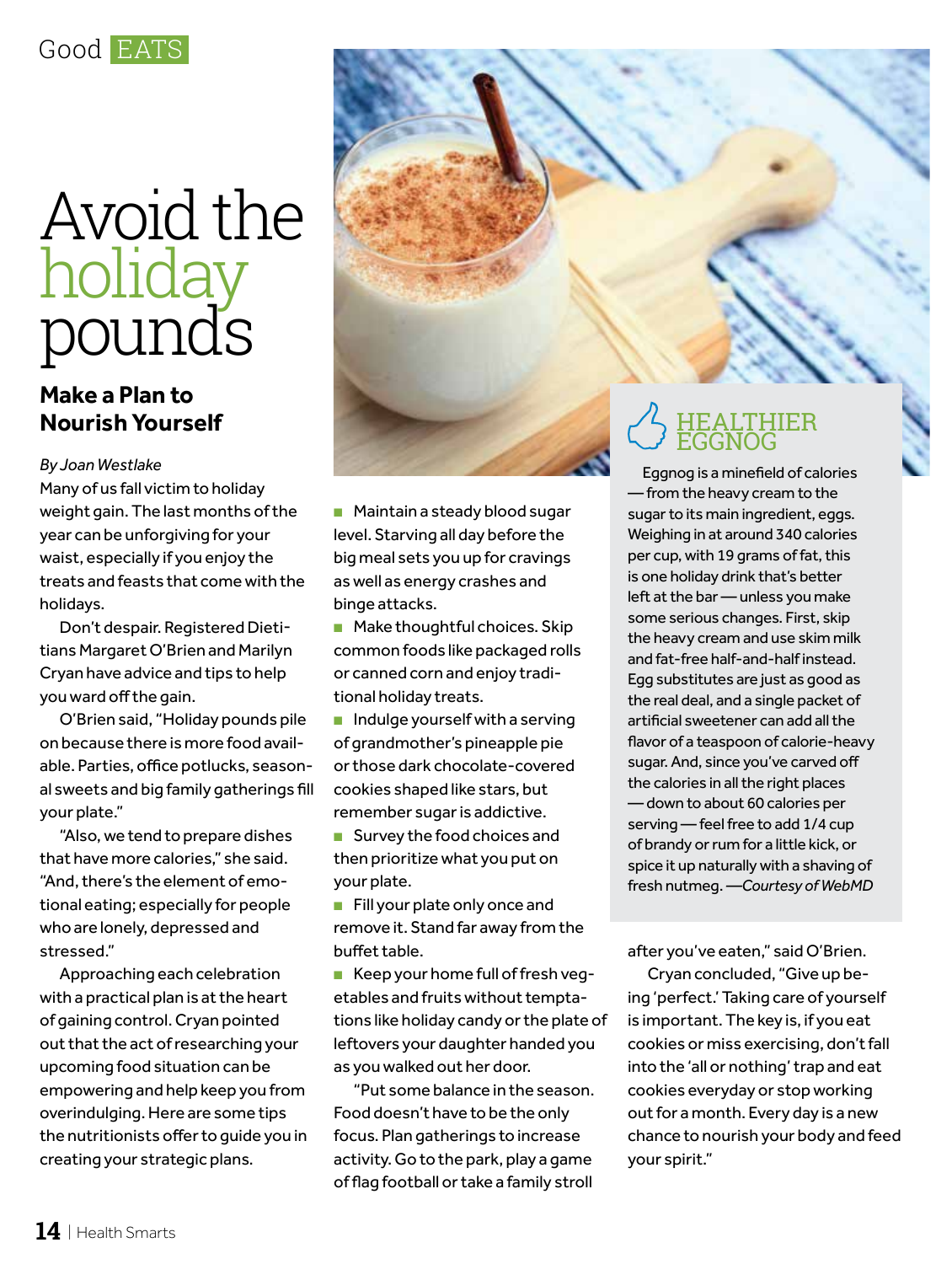## Crossword PUZZLE

bannerhealthnetwork.com <sup>|</sup> **15**

Germinated

 Avoids, as capture Site of Kubla Khan's palace V-8, for one Lower-priced Promiser's proviso Doe partner Suffix with invent Bar brew, in France Quotes as an authority Big skin cream brand Low-cal Apt. parts "Sure thing!" Pub. house hirees Sumac of song

 Taylor boy of old TV Fuming mad Is profitable Narrowed gradually Air hero

#### **"ILK-CONCEIVED" ACROSS**

- TV-regulating gp.
- Dems.' foes
- May birthstone
- Deform
- Head of corn
- Farm unit
- Award hopeful
- Suspicion
- Bunch Course taken at night
- "Wish Tree" artist Yoko
- Meal for an echidna
- Bic fluid
- Slogs
- Comment to a very generous person
- Defeat
- Martinique, par exemple
- Cobwebby room, often
- Operating
- Pol Paul
- Shape
- Original texts: Abbr.
- Hightailed it Forest and
- desert, e.g. Siam or Sudan ender
- 
- Cat coater Credit card feature
- A portion of
- Pal, to Pablo Sister of Bart
	- Simpson
- Verse writer Nash
- Spur
- 47-Down or 96-Down fuel
- It precedes Tue.
- Got tangled
- Actress Sothern
- Gravity, e.g.
- Eden figure
- Stool pigeon
- When doubled, a Gabor sister
- Horse kin
- La Tar Pits
- Hawke of film
- Kazan of film
- R&B singer Marilyn
- Stalin's fed. Z-to-A data
	- alphabetizing arrangement
- 86 Start dozing<br>88 Mao - tung
- Mao -tung Not stray from,
- as a schedule Connector to
- the WWW Elhi support org.
- Split couple
- 
- Misfortunes Take back, as the title
- Esau's father
- Family ride
- Possesses
- Emphatic print
- Silky cats
- Actress Lucy
	- of "Kill Bill"
- iPhone voice
- Enzyme suffix Hollywood
- publication for 80 years
- Word with synonyms at the ends of the answers to the
- starred clues "Dame" Everage
- Stately street
	- shader
- Elderly
- Counterpart of masc.
- Chop —
- Sows again
- Loch Rx watchdog

### **DOWN**

- Sprinkling of
- In (conspiring)
- Hybrid bakery
- treats Norma —
- (Field part)
- Dazzling effect
- We, he or it Melees
- Denver-to-
- Detroit dir.
- Not lingering



by Lanza Goof-offs

**53** Make beloved<br>54 Showed Showed clemency to

Riles

 Florid Year's 12 Prominent Advanced music or drama deg. Burning crimes Monetary penalties Web mags Broadway's "August: — County" Mediator's skill Almanac fill Future leaf

Digs

 Throngs Member of Devo, say

Econo Lodge, e.g.

**PUZZLE ANSWERS ONLINE** At BannerHealthNetwork.com/ members/healthsmarts

*Crossword by Frank A. Longo*

- Edit, as text
- Hockey site
- DiFranco of song
- Like pre-Easter periods
- Abases
- Savage
- Slow tempo
- Put on eBay, say
- 18 Went beyond<br>24 Greiner of
- Greiner of
- "Shark Tank"
- Chop or crop Gear holder for
- the slopes Orange tuber

English architect

Tan color

Jones Grounds Eye layer Combine Region west of Catalonia Brunch fruit Kitchen appliance

 Narc, e.g. This and that: Abbr. Tenor played